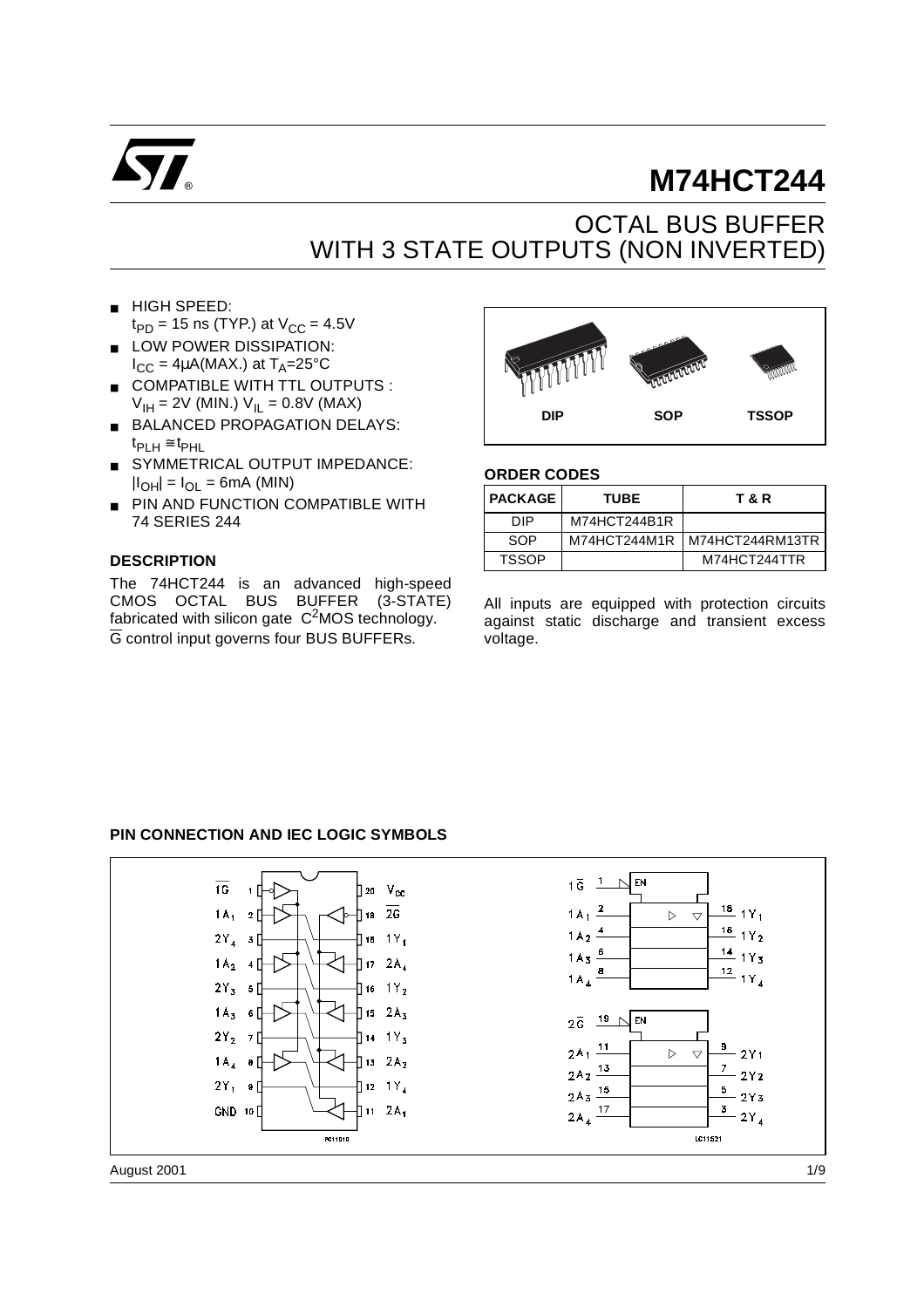#### **INPUT AND OUTPUT EQUIVALENT CIRCUIT PIN DESCRIPTION**



| <b>PIN No</b>     | <b>SYMBOL</b> | <b>NAME AND FUNCTION</b> |
|-------------------|---------------|--------------------------|
| 1                 | 1G            | Output Enable Input      |
| 2, 4, 6, 8        | 1A1 to 1A4    | Data Inputs              |
| 9, 7, 5, 3        | 2Y1 to 2Y4    | Data Outputs             |
| 11, 13, 15,<br>17 | 2A1 to 2A4    | Data Inputs              |
| 18, 16, 14,<br>12 | 1Y1 to 1Y4    | Data Outputs             |
| 19                | 2G            | Output Enable Input      |
| 10                | GND           | Ground (0V)              |
| 20                | $V_{\rm CC}$  | Positive Supply Voltage  |

 $\sqrt{27}$ 

#### **TRUTH TABLE**

|        | <b>INPUTS</b> | <b>OUTPUT</b> |
|--------|---------------|---------------|
| $\sim$ | An            | Yn            |
|        |               |               |
|        |               |               |
|        |               |               |

X : Don't Care Z : High Impedance

#### **ABSOLUTE MAXIMUM RATINGS**

| Symbol                        | <b>Parameter</b>                     | Value                    | Unit |
|-------------------------------|--------------------------------------|--------------------------|------|
| $V_{\rm CC}$                  | <b>Supply Voltage</b>                | $-0.5$ to $+7$           | V    |
| $V_{\parallel}$               | DC Input Voltage                     | -0.5 to $V_{CC}$ + 0.5   | V    |
| $V_{\rm O}$                   | DC Output Voltage                    | $-0.5$ to $V_{CC}$ + 0.5 | V    |
| Ιĸ                            | DC Input Diode Current               | ± 20                     | mA   |
| <sup>I</sup> OK               | DC Output Diode Current              | ± 20                     | mA   |
| $\mathsf{I}_{\Omega}$         | DC Output Current                    | ± 35                     | mA   |
| $I_{\rm CC}$ or $I_{\rm GND}$ | DC V <sub>CC</sub> or Ground Current | ±70                      | mA   |
| $P_D$                         | Power Dissipation                    | $500(*)$                 | mW   |
| $T_{\text{stg}}$              | Storage Temperature                  | $-65$ to $+150$          | °C   |
| $\mathsf{T}_{\mathsf{L}}$     | Lead Temperature (10 sec)            | 300                      | °C   |

Absolute Maximum Ratings are those values beyond which damage to the device may occur. Functional operation under these conditions is<br>not implied<br>(\*) 500mW at 65 °C; derate to 300mW by 10mW/°C from 65°C to 85°C

#### **RECOMMENDED OPERATING CONDITIONS**

| Symbol                    | <b>Parameter</b>                                  | Value         | Unit |
|---------------------------|---------------------------------------------------|---------------|------|
| $V_{\rm CC}$              | Supply Voltage                                    | 4.5 to 5.5    |      |
| V,                        | Input Voltage                                     | 0 to $V_{CC}$ |      |
| $V_{\rm O}$               | Output Voltage                                    | 0 to $V_{CC}$ |      |
| l op                      | <b>Operating Temperature</b>                      | $-55$ to 125  | °C   |
| $t_{\rm r}$ , $t_{\rm f}$ | Input Rise and Fall Time $(V_{CC} = 4.5$ to 5.5V) | 0 to 500      | ns   |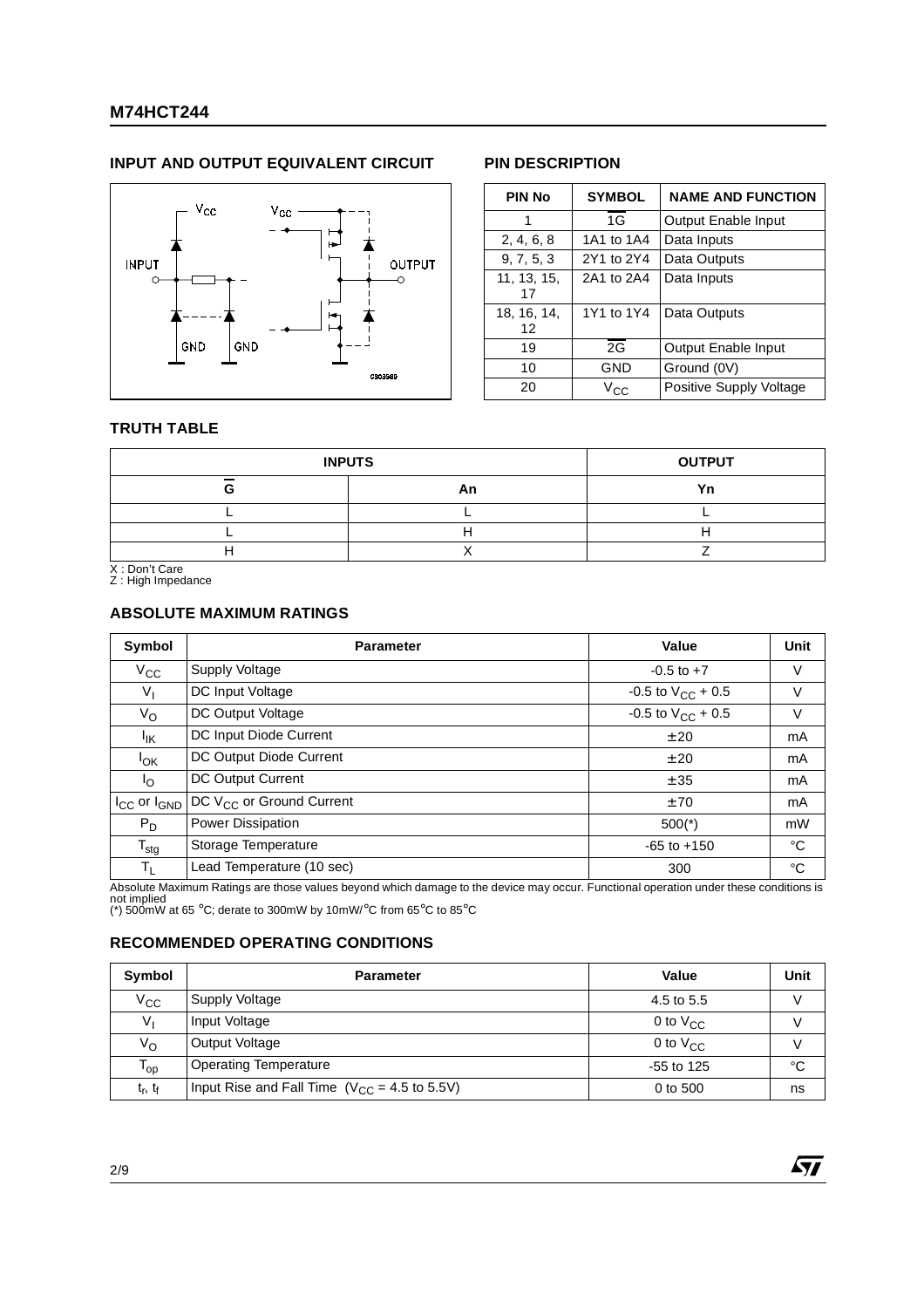#### **DC SPECIFICATIONS**

|                          |                                                   |                  | <b>Test Condition</b>                                                                         |                     | Value |       |                       |      |                         |      |        |
|--------------------------|---------------------------------------------------|------------------|-----------------------------------------------------------------------------------------------|---------------------|-------|-------|-----------------------|------|-------------------------|------|--------|
| Symbol                   | <b>Parameter</b>                                  | $V_{CC}$         |                                                                                               | $T_A = 25^{\circ}C$ |       |       | -40 to 85 $\degree$ C |      | -55 to 125 $^{\circ}$ C |      | Unit   |
|                          |                                                   | (V)              |                                                                                               | Min.                | Typ.  | Max.  | Min.                  | Max. | Min.                    | Max. |        |
| V <sub>IH</sub>          | High Level Input<br>Voltage                       | 4.5<br>to<br>5.5 |                                                                                               | 2.0                 |       |       | 2.0                   |      | 2.0                     |      | $\vee$ |
| $V_{IL}$                 | Low Level Input<br>Voltage                        | 4.5<br>to<br>5.5 |                                                                                               |                     |       | 0.8   |                       | 0.8  |                         | 0.8  | $\vee$ |
| $V_{OH}$                 | High Level Output                                 | 4.5              | $I_{O} = -20 \mu A$                                                                           | 4.4                 | 4.5   |       | 4.4                   |      | 4.4                     |      | $\vee$ |
|                          | Voltage                                           |                  | $I_{\Omega} = -6.0$ mA                                                                        | 4.18                | 4.31  |       | 4.13                  |      | 4.10                    |      |        |
| $V_{OL}$                 | Low Level Output                                  | 4.5              | $IO=20 \mu A$                                                                                 |                     | 0.0   | 0.1   |                       | 0.1  |                         | 0.1  | $\vee$ |
|                          | Voltage                                           |                  | $I_{\Omega} = 6.0$ mA                                                                         |                     | 0.17  | 0.26  |                       | 0.33 |                         | 0.40 |        |
| h,                       | Input Leakage<br>Current                          | 5.5              | $V_1 = V_{CC}$ or GND                                                                         |                     |       | ± 0.1 |                       | ±1   |                         | ±1   | μA     |
| $I_{OZ}$                 | High Impedance<br>Output Leakage<br>Current       | 5.5              | $V_I = V_{IH}$ or $V_{IL}$<br>$V_{\Omega}$ = $V_{\text{CC}}$ or GND                           |                     |       | ± 0.5 |                       | ± 5  |                         | ± 10 | μA     |
| $I_{\rm CC}$             | Quiescent Supply<br>Current                       | 5.5              | $V_1 = V_{CC}$ or GND                                                                         |                     |       | 4     |                       | 40   |                         | 80   | μA     |
| $\Delta$ l <sub>CC</sub> | <b>Additional Worst</b><br>Case Supply<br>Current | 5.5              | Per Input pin<br>$V_1 = 0.5V$ or<br>$V_1 = 2.4V$<br>Other Inputs at<br>V <sub>CC</sub> or GND |                     |       | 2.0   |                       | 2.9  |                         | 3.0  | mA     |

#### **AC ELECTRICAL CHARACTERISTICS** ( $C_L$  = 50 pF, Input  $t_r = t_f = 6$ ns)

|                                   |                                  | <b>Test Condition</b> |       | Value             |                     |      |      |                       |      |                        |      |      |
|-----------------------------------|----------------------------------|-----------------------|-------|-------------------|---------------------|------|------|-----------------------|------|------------------------|------|------|
| Symbol                            | <b>Parameter</b>                 | $V_{CC}$              | $C_L$ |                   | $T_A = 25^{\circ}C$ |      |      | -40 to $85^{\circ}$ C |      | -55 to $125^{\circ}$ C |      | Unit |
|                                   |                                  | (V)                   | (pF)  |                   | Min.                | Typ. | Max. | Min.                  | Max. | Min.                   | Max. |      |
| t <sub>TLH</sub> t <sub>THL</sub> | <b>Output Transition</b><br>Time | 4.5                   | 50    |                   |                     | 7    | 12   |                       | 15   |                        | 18   | ns   |
| t <sub>PLH</sub> t <sub>PHL</sub> | <b>Propagation Delay</b>         | 4.5                   | 50    |                   |                     | 15   | 22   |                       | 28   |                        | 33   |      |
|                                   | Time                             | 4.5                   | 150   |                   |                     | 21   | 30   |                       | 38   |                        | 45   | ns   |
| t <sub>PLH</sub> t <sub>PHL</sub> | <b>Propagation Delay</b>         | 4.5                   | 50    |                   |                     | 15   | 25   |                       | 31   |                        | 38   |      |
|                                   | Time                             | 4.5                   | 150   |                   |                     | 21   | 33   |                       | 41   |                        | 50   | ns   |
| t <sub>PZL</sub> t <sub>PZH</sub> | <b>Output Enable</b>             | 4.5                   | 50    | $R_1 = 1 K\Omega$ |                     | 17   | 30   |                       | 38   |                        | 45   |      |
|                                   | Time                             | 4.5                   | 150   |                   |                     | 23   | 38   |                       | 48   |                        | 57   | ns   |
| t <sub>PLZ</sub> t <sub>PHZ</sub> | <b>Output Disable</b><br>Time    | 4.5                   | 50    | $R_1 = 1 K\Omega$ |                     | 16   | 30   |                       | 38   |                        | 45   | ns   |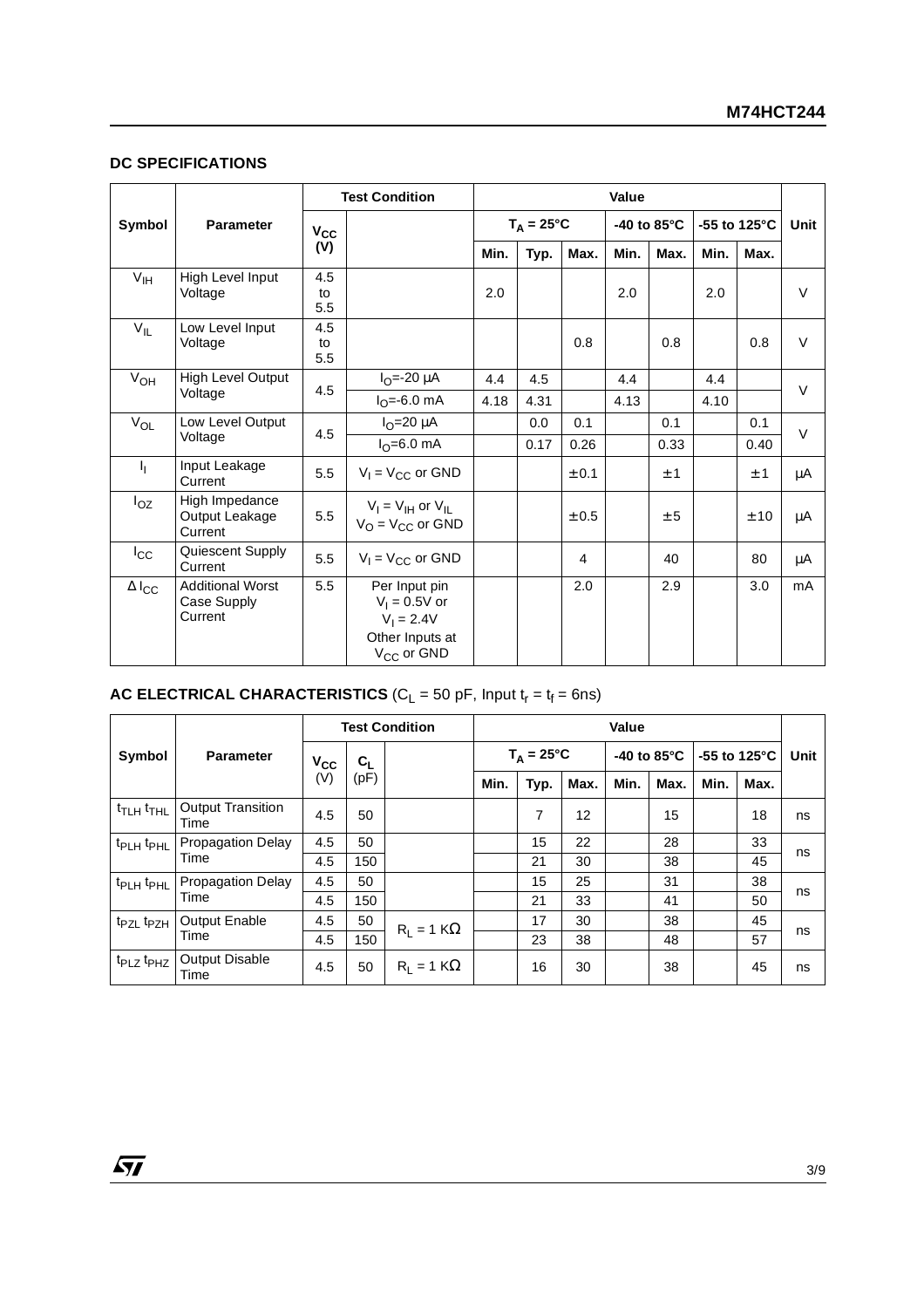#### **CAPACITIVE CHARACTERISTICS**

| Symbol<br><b>Parameter</b> |                                        | <b>Test Condition</b> |      | Value               |      |      |                        |      |              |    |      |
|----------------------------|----------------------------------------|-----------------------|------|---------------------|------|------|------------------------|------|--------------|----|------|
|                            |                                        | $V_{CC}$              |      | $T_A = 25^{\circ}C$ |      |      | -40 to 85 $^{\circ}$ C |      | -55 to 125°C |    | Unit |
|                            | (V)                                    | Min.                  | Typ. | Max.                | Min. | Max. | Min.                   | Max. |              |    |      |
| $C_{IN}$                   | Input Capacitance                      |                       |      |                     | 5    | 10   |                        | 10   |              | 10 | pF   |
| $C_{OUT}$                  | Output<br>Capacitance                  |                       |      |                     | 10   |      |                        |      |              |    | pF   |
| $C_{PD}$                   | Power Dissipation<br>Capacitance (note |                       |      |                     | 31   |      |                        |      |              |    | рF   |

1) C<sub>PD</sub> is defined as the value of the IC's internal equivalent capacitance which is calculated from the operating current consumption without<br>load. (Refer to Test Circuit). Average operating current can be obtained by th

#### **TEST CIRCUIT**



| <b>TEST</b>                         | <b>SWITCH</b> |
|-------------------------------------|---------------|
| t <sub>PLH</sub> , t <sub>PHL</sub> | Open          |
| t <sub>PZL</sub> , t <sub>PLZ</sub> | $V_{\rm CC}$  |
| t <sub>PZH</sub> , t <sub>PHZ</sub> | <b>GND</b>    |

C<sub>L</sub> = 50pF/150pF or equivalent (includes jig and probe capacitance)<br>R<sub>1</sub> = 1KΩ or equivalent<br>R<sub>T</sub> = Z<sub>OUT</sub> of pulse generator (typically 50Ω)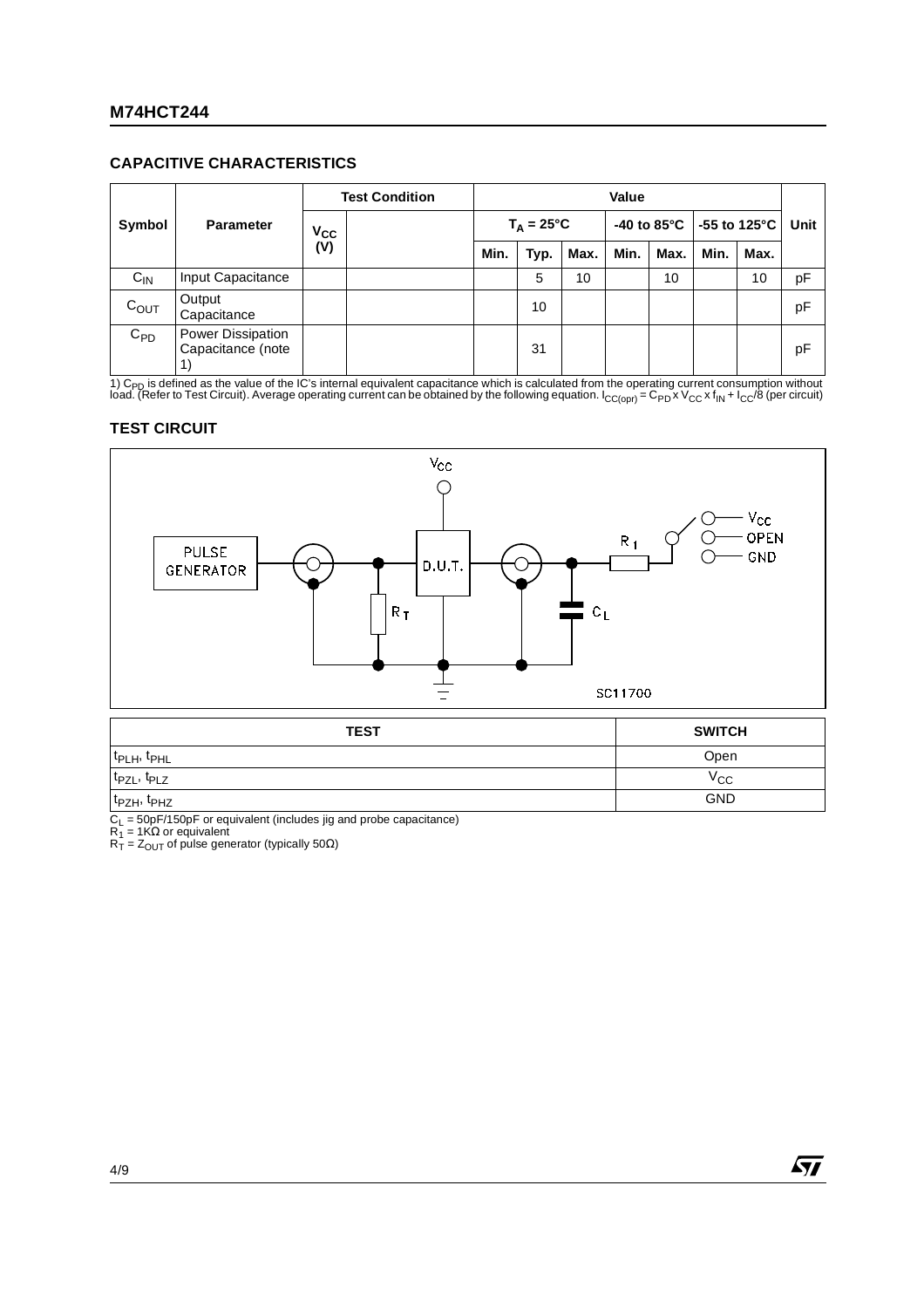

### **WAVEFORM 1: PROPAGATION DELAY TIMES** (f=1MHz; 50% duty cycle)

#### **WAVEFORM 2 :OUTPUT AND ENABLE TIMES** (f=1MHz; 50% duty cycle)

 $\sqrt{27}$ 



5/9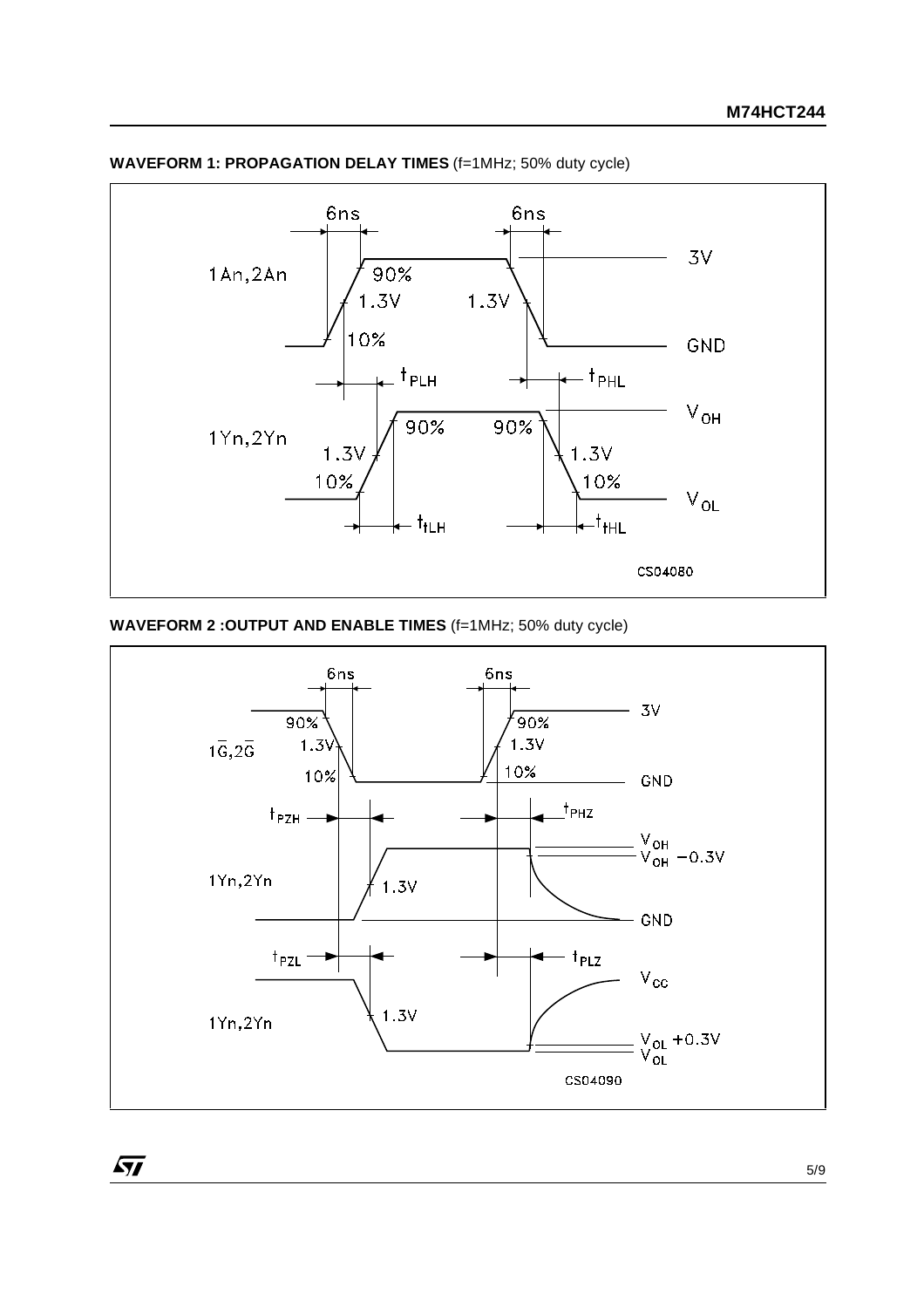$\Gamma$ 

|             | Plastic DIP-20 (0.25) MECHANICAL DATA |            |      |       |       |       |  |  |  |  |
|-------------|---------------------------------------|------------|------|-------|-------|-------|--|--|--|--|
|             |                                       | mm.        |      | inch  |       |       |  |  |  |  |
| DIM.        | MIN.                                  | <b>TYP</b> | MAX. | MIN.  | TYP.  | MAX.  |  |  |  |  |
| a1          | 0.254                                 |            |      | 0.010 |       |       |  |  |  |  |
| B           | 1.39                                  |            | 1.65 | 0.055 |       | 0.065 |  |  |  |  |
| $\sf b$     |                                       | 0.45       |      |       | 0.018 |       |  |  |  |  |
| b1          |                                       | 0.25       |      |       | 0.010 |       |  |  |  |  |
| D           |                                       |            | 25.4 |       |       | 1.000 |  |  |  |  |
| E           |                                       | 8.5        |      |       | 0.335 |       |  |  |  |  |
| ${\bf e}$   |                                       | 2.54       |      |       | 0.100 |       |  |  |  |  |
| e3          |                                       | 22.86      |      |       | 0.900 |       |  |  |  |  |
| $\mathsf F$ |                                       |            | 7.1  |       |       | 0.280 |  |  |  |  |
| T           |                                       |            | 3.93 |       |       | 0.155 |  |  |  |  |
| $\mathsf L$ |                                       | 3.3        |      |       | 0.130 |       |  |  |  |  |
| $\mathsf Z$ |                                       |            | 1.34 |       |       | 0.053 |  |  |  |  |

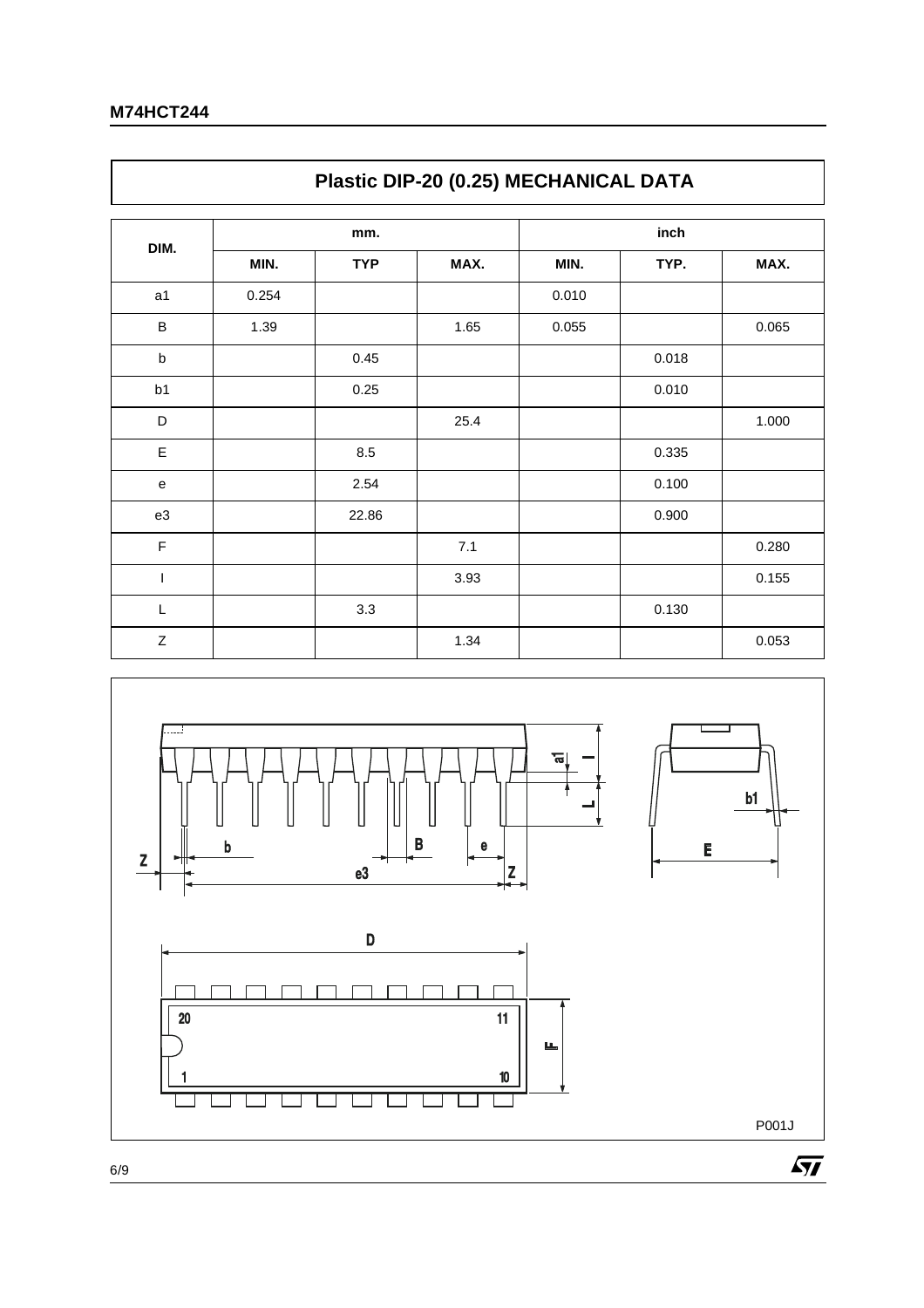|                |       | mm.        |       |            | inch  |       |
|----------------|-------|------------|-------|------------|-------|-------|
| DIM.           | MIN.  | <b>TYP</b> | MAX.  | MIN.       | TYP.  | MAX.  |
| $\mathsf A$    |       |            | 2.65  |            |       | 0.104 |
| a <sub>1</sub> | 0.1   |            | 0.2   | 0.004      |       | 0.008 |
| a2             |       |            | 2.45  |            |       | 0.096 |
| $\sf b$        | 0.35  |            | 0.49  | 0.014      |       | 0.019 |
| b <sub>1</sub> | 0.23  |            | 0.32  | 0.009      |       | 0.012 |
| $\mathbf C$    |       | 0.5        |       |            | 0.020 |       |
| c1             |       |            |       | 45° (typ.) |       |       |
| D              | 12.60 |            | 13.00 | 0.496      |       | 0.512 |
| E              | 10.00 |            | 10.65 | 0.393      |       | 0.419 |
| e              |       | 1.27       |       |            | 0.050 |       |
| e3             |       | 11.43      |       |            | 0.450 |       |
| F              | 7.40  |            | 7.60  | 0.291      |       | 0.300 |
| L              | 0.50  |            | 1.27  | 0.020      |       | 0.050 |
| M              |       |            | 0.75  |            |       | 0.029 |





7/9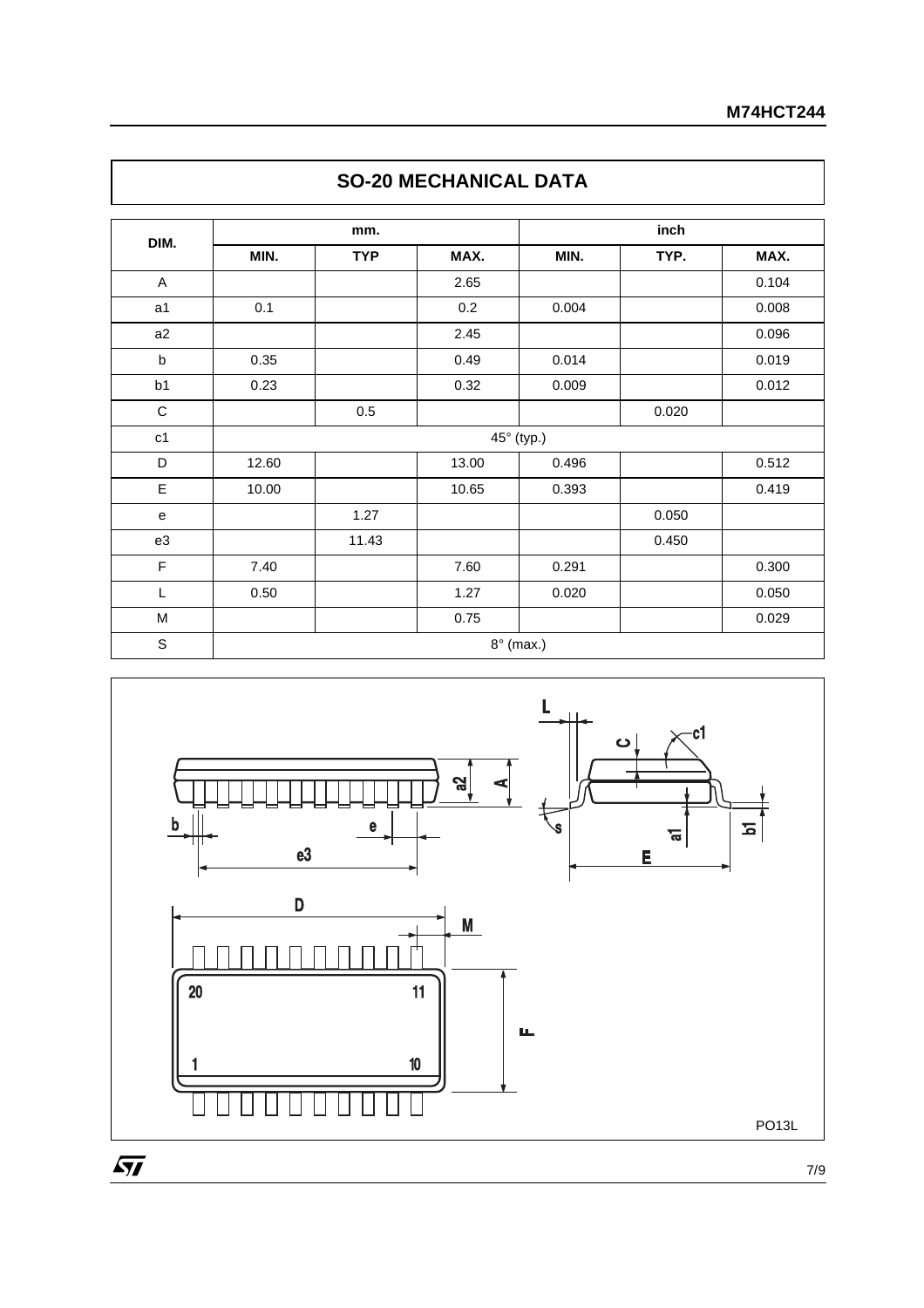$\mathsf{r}$ 

|                | <b>TSSOP20 MECHANICAL DATA</b> |            |             |             |            |             |  |  |  |  |
|----------------|--------------------------------|------------|-------------|-------------|------------|-------------|--|--|--|--|
|                |                                | mm.        |             | inch        |            |             |  |  |  |  |
| DIM.           | MIN.                           | <b>TYP</b> | MAX.        | MIN.        | TYP.       | MAX.        |  |  |  |  |
| A              |                                |            | 1.2         |             |            | 0.047       |  |  |  |  |
| A <sub>1</sub> | 0.05                           |            | 0.15        | 0.002       | 0.004      | 0.006       |  |  |  |  |
| A2             | $0.8\,$                        | 1          | 1.05        | 0.031       | 0.039      | 0.041       |  |  |  |  |
| b              | 0.19                           |            | 0.30        | 0.007       |            | 0.012       |  |  |  |  |
| $\mathbf C$    | 0.09                           |            | 0.20        | 0.004       |            | 0.0089      |  |  |  |  |
| D              | 6.4                            | 6.5        | 6.6         | 0.252       | 0.256      | 0.260       |  |  |  |  |
| E              | 6.2                            | 6.4        | 6.6         | 0.244       | 0.252      | 0.260       |  |  |  |  |
| E1             | 4.3                            | 4.4        | 4.48        | 0.169       | 0.173      | 0.176       |  |  |  |  |
| e              |                                | 0.65 BSC   |             |             | 0.0256 BSC |             |  |  |  |  |
| K              | $0^{\circ}$                    |            | $8^{\circ}$ | $0^{\circ}$ |            | $8^{\circ}$ |  |  |  |  |
| $\mathsf L$    | 0.45                           | 0.60       | 0.75        | 0.018       | 0.024      | 0.030       |  |  |  |  |



٦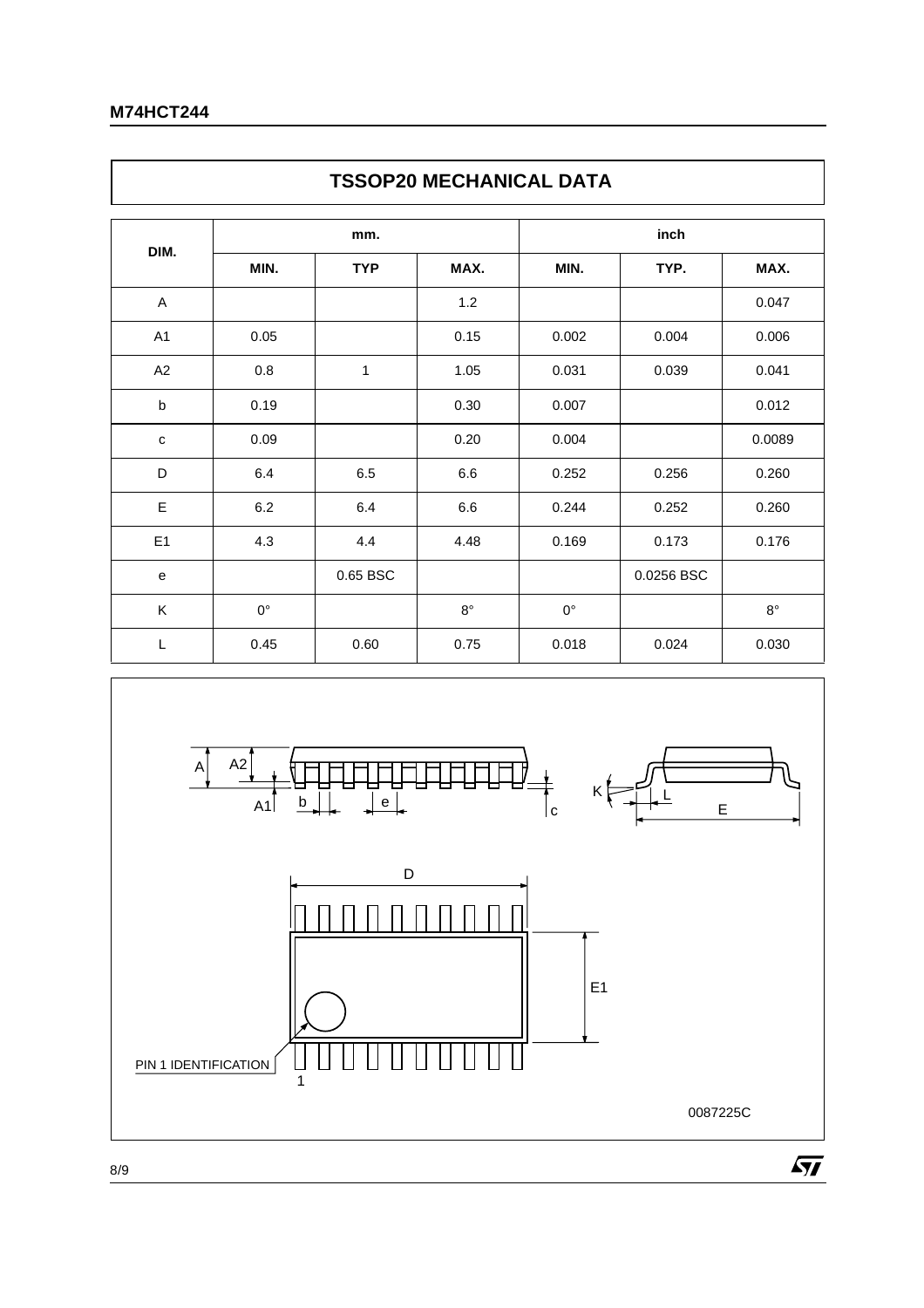**Information furnished is believed to be accurate and reliable. However, STMicroelectronics assumes no responsibility for the consequences of use of such information nor for any infringement of patents or other rights of third parties which may result from its use. No license is granted by implication or otherwise under any patent or patent rights of STMicroelectronics. Specifications mentioned in this publication are subject to change without notice. This publication supersedes and replaces all information previously supplied. STMicroelectronics products are not authorized for use as critical components in life support devices or systems without express written approval of STMicroelectronics.**

**© The ST logo is a registered trademark of STMicroelectronics**

**© 2001 STMicroelectronics - Printed in Italy - All Rights Reserved STMicroelectronics GROUP OF COMPANIES** Australia - Brazil - China - Finland - France - Germany - Hong Kong - India - Italy - Japan - Malaysia - Malta - Morocco Singapore - Spain - Sweden - Switzerland - United Kingdom **© http://www.st.com**